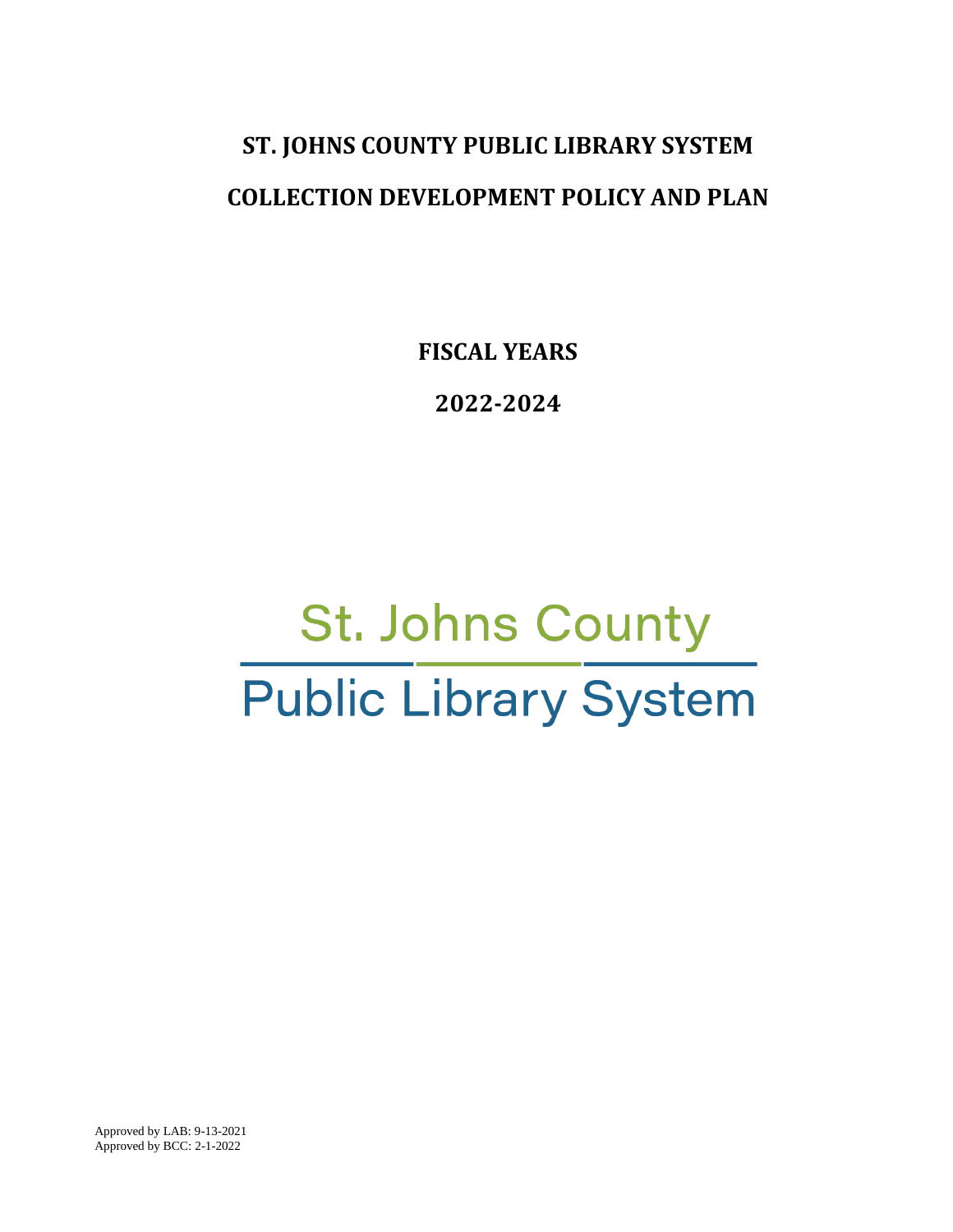## **ST. JOHNS COUNTY PUBLIC LIBRARY SYSTEM**

### **COLLECTION DEVELOPMENT POLICY AND PLAN 2022-2024**

The St. Johns County Public Library System's (the Library) Collection Development Policy and Plan (the Plan) was developed under the direction of the Library System Director (the Director) by a committee consisting of Technical Services Manager, Branch Managers, the Acquisitions Librarian and selected staff. The plan was reviewed and approved by the Library Management Team, Collection Development Committee, and the Director before being sent to the Library Advisory Board and Board of County Commissioners for final approval.

#### **STATEMENT AND OBJECTIVE OF POLICY**

The purpose of this policy is to define the underlying principles that direct the development and management of the Library's collection. This policy guides the selection, acquisition, accessibility, maintenance, preservation and scope of the St. Johns County Library collection. It establishes roles and responsibilities and defines a process for addressing patron questions and concerns. The Library should review the Plan no less than every three (3) years.

It is the objective of the Library to provide the citizens of St. Johns County informational, recreational, educational, and cultural materials in a variety of formats. These materials and resources will cover a broad range of knowledge and interests and will include both basic works of permanent value and timely materials on current issues and interests. The goal will be to build well-balanced collections for the general public. Due to limitations of space and budget, the Library's collections will not be able to satisfy all requests for materials. The Library will serve in an educational, adjunct support role to the schools, viewing the school media center as the primary source for school related assignments. Requests for specialized materials that are beyond the scope or budget of the collection may be sought through interlibrary loans (ILL) according to the current Interlibrary Loan Policy. Staff will uphold the intellectual freedom guidelines, as stated in the American Library Association's "Library Bill of Rights" by fulfilling as many patron requests as possible. This policy will be periodically reviewed by designated staff, the Library Advisory Board, and ultimately submitted to the Board of County Commissioners for concurrence to ensure that it is responsive to both the changing needs and objectives of the Library and the changing nature of the community and the budget.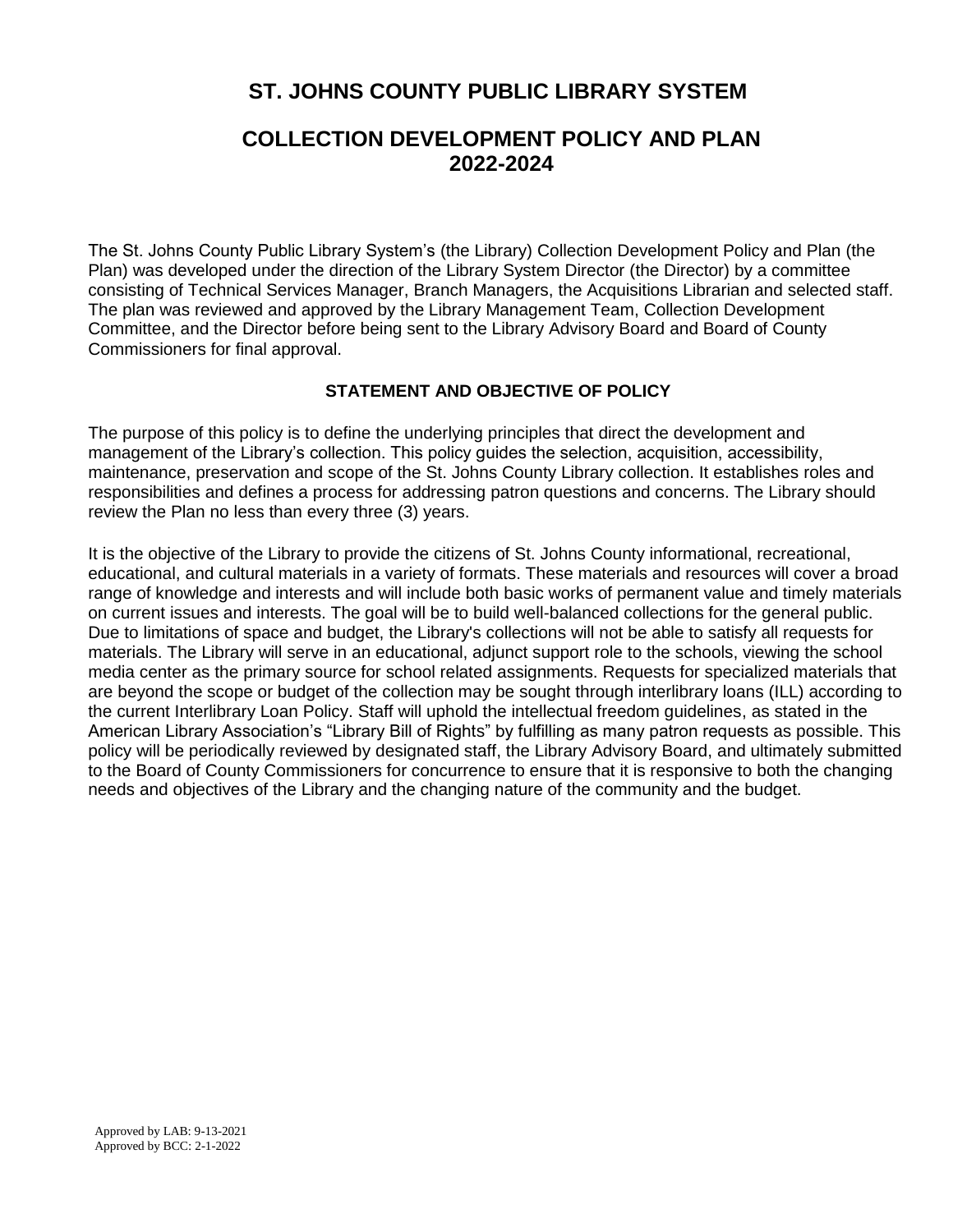#### **SELECTION OF LIBRARY MATERIALS AND RESOURCES**

#### *RESPONSIBILITY FOR SELECTION AND PATRON RECOMMENDATIONS*

Ultimate responsibility for the selection of all library materials and resources rests with the Director, who operates within the framework of established policies, goals and objectives approved by the Library Advisory Board, and then submitted to the Board of County Commissioners for concurrence. The Director, however, will delegate to staff the authority to implement this policy in the routine selection process. The Library follows a hybrid model for collection development that focuses on a patron-driven request-based acquisitions system along with use of subject selectors and individuals based in the library branches that have more narrowly defined selection responsibilities. The Library welcomes recommendations for material selections from the general public. Patrons may make materials requests using the Library's online ILL & Purchase Recommendation form, or make a request directly through the Library Staff. In addition, patrons may request OverDrive eBooks from the Library's OverDrive site. These requests are limited and will be considered based on selection criteria, availability of an item, budgetary limitations*,* and demand for the item. Every effort will be made to obtain items for patrons through the Library's Interlibrary Loan or purchasing process. Library Staff will attempt to notify the patron of the outcome of his or her selection request. Fees may apply for out-ofnetwork Interlibrary Loans. Subject selectors may be an individual selecting for a certain area(s) of the collection for all branches in the county, or a group of defined individuals selecting materials for specific subject areas, such as Reference or Juvenile materials. Subject selectors are held responsible for performing the searching and verification necessary to ensure accuracy and completeness of information for selection decision-making, such as running and compiling necessary statistics for firm and standing order decisions. Selection tools include, but are not limited to, reviews in accredited journals of librarianship as well as other reputable national magazines, the professional judgments of the librarians and other outside resources.

#### *SELECTION REQUEST FOR RECONSIDERATION AND INTELLECTUAL FREEDOM*

The Library and the Library Advisory Board subscribe in principle to the statements of the policy on selection and intellectual freedom as expressed in the American Library Association's "Library Bill of Rights". Any requests for reconsideration of library materials will be referred to the Director, or their designees, who will provide a copy of the "Library Bill of Rights" to the patron and explain the significance of its provisions.

If the patron desires to pursue the request, they will submit a completed Patron Request for Reconsideration of Library Materials form, including the name and address of the requestor, to the Director. The Director and their designated in-house Library Staff will review this form. The in-house staff will make a recommendation regarding the request for reconsideration to the Director, who has the discretion to approve or reject the recommendation. The Director will then notify the patron of their decision.

If the patron is not satisfied with the Director's decision, the patron may request a review by the Library Advisory Board. The patron will be informed of the date, time, and location of the Library Advisory Board meeting where the Reconsideration Request will be addressed. The patron may appear before the Library Advisory Board. Challenged materials will not be removed during the reconsideration process. The Library Advisory Board will make the final decision regarding the reconsideration of an item.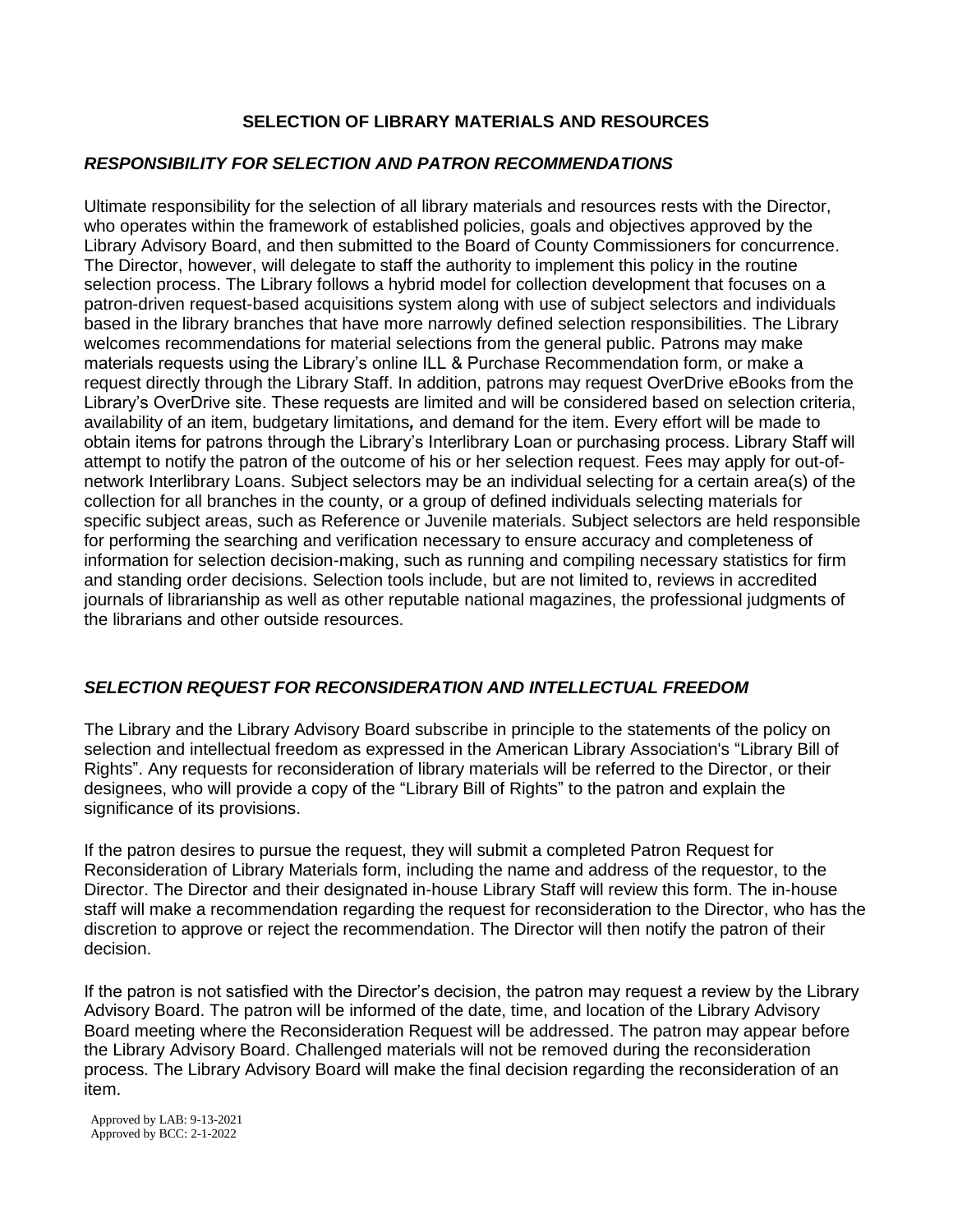#### *COLLECTION PRIORITIES*

#### **Low Level Priority Collections**

Large Print Non-Fiction & Biographies Magazines & Comics

Graphic Novels

Music

#### **Mid-Level Priority Collections**

Adult Non-Fiction

Young Adult Fiction

Audiobooks

**Biographies** 

#### **Top Level Priority Collections**

Children's (all juvenile and middle grade collections)

**Movies** 

Adult Fiction

Large Print Fiction

eContent in all formats (Fiction, Non-Fiction, Children's/Young Adult, eAudiobooks, streaming services)

#### *SELECTION CRITERIA & PROCESSES*

The overall criteria listed below apply to all collections, including but not limited to Children's, Young Adult, Adult, and Reference Collections. Statements follow describing specific collection areas. Professional selection aids will be used for review of materials. Items will be purchased or leased based on the selectors' evaluation and availability as well as the number of patron requests for the item.

#### **Fiction**

The following criteria will be used as guidelines in the selection of fiction materials for children, young adults, adults, and reference:

- 1) Literary merit and style
- 2) Circulation statistics of author / series
- 3) Price and physical quality
- 4) Quality of illustrations
- 5) Relationship to existing collection
- 6) Social significance
- 7) Reputation and significance of an author and/or illustrator
- 8) Reputation of a publisher
- 9) Shelving space limitations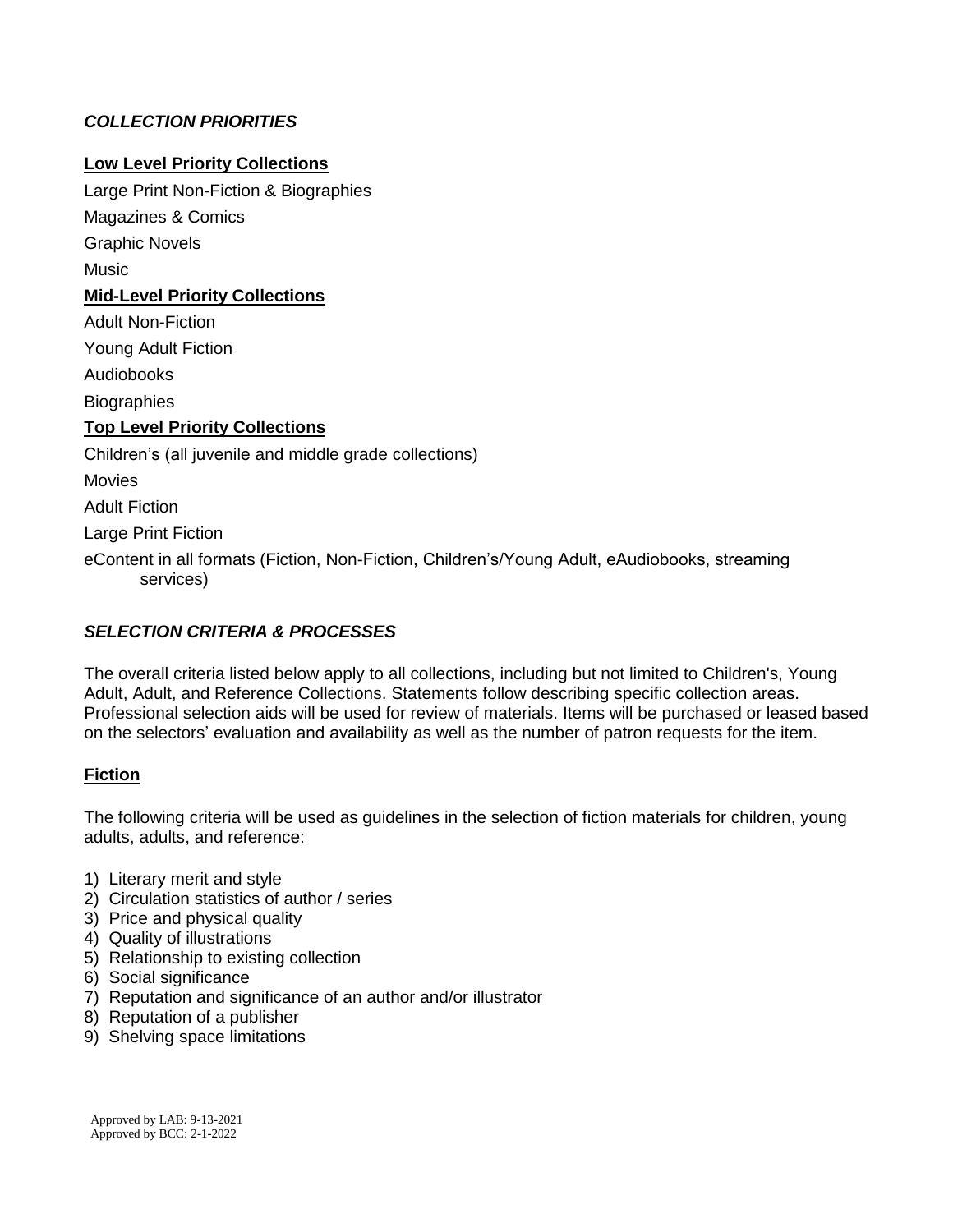#### **Nonfiction**

The following criteria will be used as guidelines in selection of nonfiction materials for children, young adults, adults, and reference:

- 1) Accuracy and authenticity of factual material presented
- 2) Quality of writing
- 3) Circulation of materials in the various subject areas
- 4) Relation of work to existing collection
- 5) Reputation and significance of an author
- 6) Permanent or timely value
- 7) Price and physical quality
- 8) Reputation of a publisher
- 9) Quality of illustrations
- 10) Arrangement/indexing
- 11) Quantity owned in subject area
- 12) Shelving space limitations

#### **Electronic Resources**

As one of our most popular and still-growing collections, the library subscribes to several e-content platforms that work on a variety of electronic devices. The following criteria will be used as guidelines in the selection and retention of electronic resources (defined as any work encoded and made available for access through the use of an electronic device including online data and electronic data made available in a physical format) for children, young adults, adults, and reference. Electronic resources are evaluated on an ongoing basis.

- 1) Circulation of materials
- 2) Relation of work to existing collection
- 3) Permanent or timely value
- 4) Physical space considerations inability to house permanent physical copies of books
- 5) Cost per use / Cost per circulation (R.O.I)
- 6) Platform fees and requirements
- 7) Single versus multiuse availability
- 8) Authenticity of the media: currency, accuracy, and freedom from bias
- 9) Potential utilization: interest level, user appeal
- 10) Content: organization, imagination, timeliness, appropriateness, uniqueness
- 11) Format / Layout of information
- 12) Availability of equipment to access the material or resource
- 13) Cost of any specialized equipment needed for access

14) System Compatibility: The work should operate on equipment or operating systems currently available. Resources requiring extensive, specialized, and/or expensive new equipment or storage space to make them available will be acquired only if the research value is indisputably high. Standards: The work should meet commonly used technical standards and digital formats. Ease of Use: The work requires minimum training and clearly written vendor provided documentation. Maintenance: Staff support including back-ups and migrations to new releases.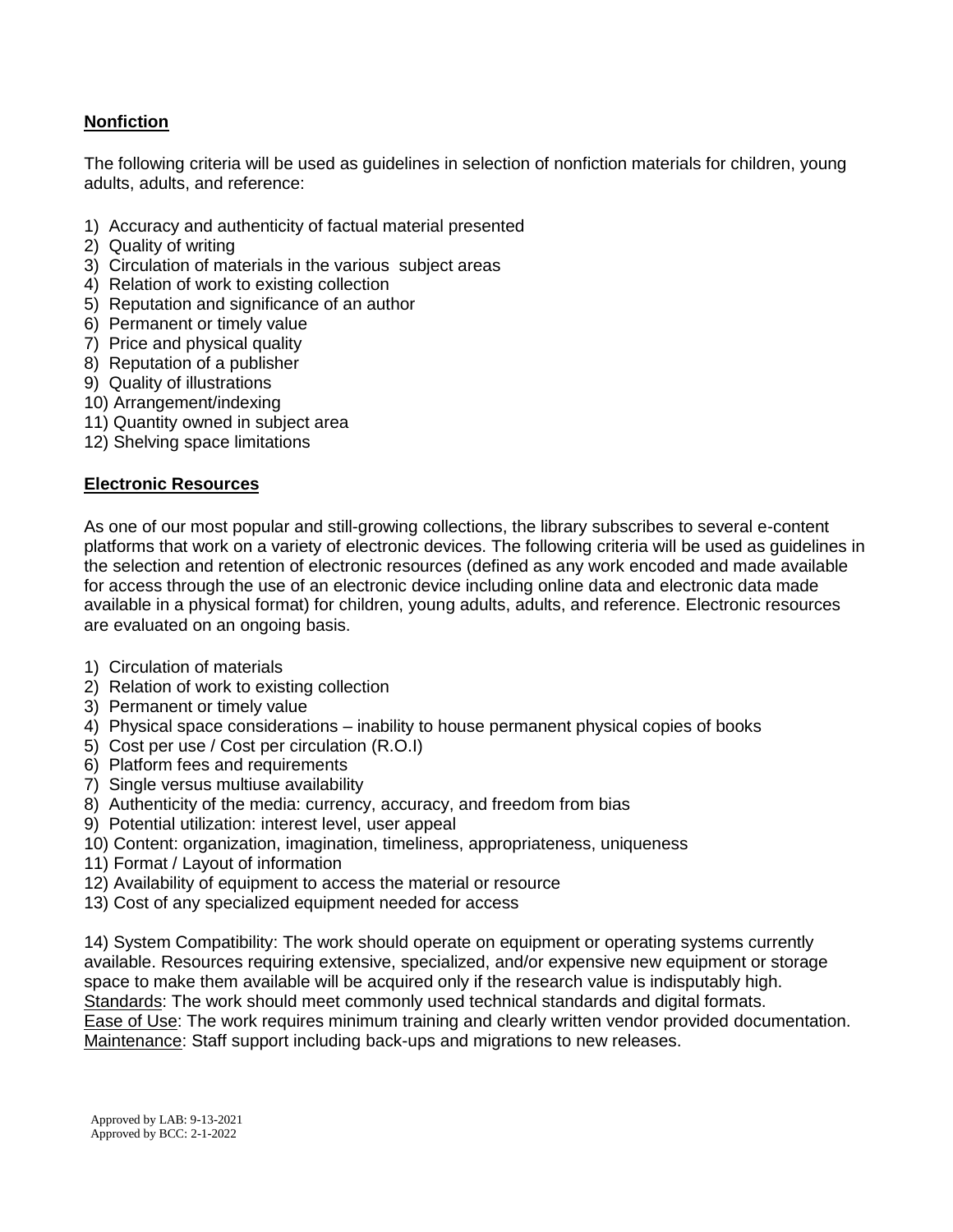#### *SPECIFIC COLLECTION AREAS*

#### **Government Documents**

**Federal -** The Library acquires very few federal documents to add to the collection. Materials most frequently needed or requested are found on the Internet. This means of access seems to satisfy nearly all information needs. This purchasing practice does not preclude the acquisition of federal government documents if a particular item best serves the public or staff by acquiring it and adding it to the collection.

**State -** The Library acquires very few state documents to add to the collection. Many of the state produced materials are available in a timely manner through the Internet and this has become the primary means to access state-produced information.

**Local** - The Library receives local documents from the County and the two municipalities (St. Augustine and St. Augustine Beach) on an irregular basis. Items received from any of these jurisdictions are reviewed on a case-by-case basis to determine whether they should be cataloged or kept as ephemeral materials.

#### **Foreign Language**

Due to a limited demand, very few foreign language materials are purchased. Nearly all purchases are Spanish language materials. Donations of materials in other languages are evaluated as to need according to the same guidelines used for the acceptance of gifts. This purchasing practice will be revisited when staff indicates that demand for these materials has increased, or when local demographics indicate a need for these materials.

The current purchasing practice for foreign language materials does not preclude the acquisition of foreign language dictionaries or music.

#### **Children's Collection**

The purpose of the Children's collection is to foster the desire to read and discover the enjoyment of reading. This will be done by providing a variety of formats including print, non-print and electronic. The objective of material selection will be to provide a collection that helps satisfy the informational, recreational, educational, and cultural needs and interests of children through elementary school. In addition to the general criteria listed above, suitability of content, vocabulary, and style of presentation for the intended audience are also considered. To this end, the Library maintains lists of popular authors and series that are automatically ordered from our primary book vendor. The Library also orders all New York Times-bestselling children's material from both the picture book and chapter book lists. The Library will serve in an educational, adjunct support role to the schools, viewing the school media center as the primary source for textbooks and school- related assignments.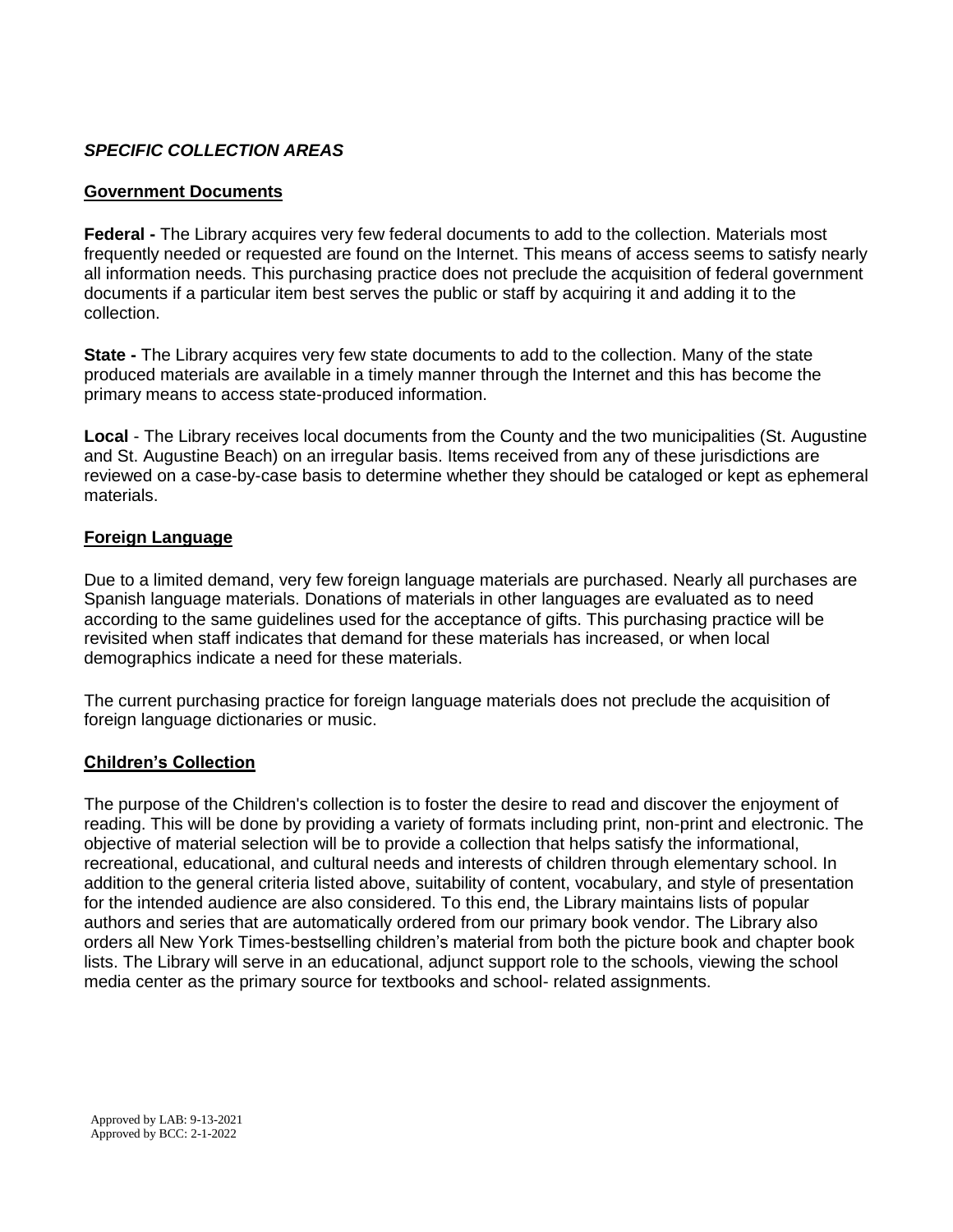#### **Middle Grade Collection**

The purpose of the Middle Grade collection is to continue to foster the desire to read and enjoyment of reading geared towards readers in the middle school years. This will be done by providing a variety of formats including print, non-print and electronic. The objective of material selection will be to provide a collection that helps satisfy the informational, recreational, educational, and cultural needs and interests of middle grade readers. This collection is transitional in nature, offering materials that bridge the children's collection and the young adult collections. In addition to the general criteria listed above, suitability of content, vocabulary, and style of presentation for the intended audience are also considered. To this end, the Library maintains lists of popular authors and series that are automatically ordered from our primary book vendor. The Library will serve in an educational, adjunct support role to the schools, viewing the school media center as the primary source for textbooks and school-related assignments.

#### **Young Adult Collection**

The selection of young adult fiction involves the attempt to satisfy a variety of tastes and provide vital and relevant collection of materials for high school aged teens through young adults. Selection is based on the needs of all types of readers for sub-genres of differing natures. This will be done by providing a variety of formats including print, non-print and electronic*.* To ensure materials stay relevant, the Library maintains a list of popular young adult fiction authors whose works are automatically ordered from our primary book vendor. The Library also orders any New York Times-bestselling fiction that we do not currently own. Young Adult fiction has wide appeal because of its ability to entertain, educate, and stimulate. It also highlights many of the social, psychological, political, religious, and other ideas of the past, present, and future. The Library aims to provide works accepted as classics as well as those novels that portray many aspects of contemporary society.

#### **Adult Fiction Collection**

The selection of adult fiction involves the attempt to satisfy a variety of tastes. Selection is based on the needs of all types of readers for genres of differing natures. These genres include but are not limited to: contemporary, romance, westerns, historical fiction, fantasy, science fiction, humor, mysteries, and short stories. This will be done by providing a variety of formats including print, non-print and electronic*.* To ensure materials stay relevant, the Library maintains a list of popular fiction authors, updated biennially, whose works are automatically ordered from our primary book vendor. The Library also orders any New York Times-bestselling fiction that we do not currently own. Fiction has wide appeal because of its ability to entertain, educate, and stimulate. It also highlights many of the social, psychological, political, religious, and other ideas of the past, present, and future. The Library aims to provide works accepted as classics as well as those novels that portray many aspects of contemporary society. Notable and popular titles in all important fiction categories will be considered for inclusion in an attempt to satisfy public demand.

#### **Adult Nonfiction Collection**

Adult nonfiction deals with prose writing that is based on facts, real events and real people. These fields may include but are not limited to: biography, philosophy, religion, social sciences, the sciences, the arts, and history. The Library aims to provide a balanced, up-to-date, and relevant collection in these fields to satisfy the informational, recreational, educational, and cultural needs and interests of the community. This will be done by providing a variety of formats including print, non-print and electronic*.*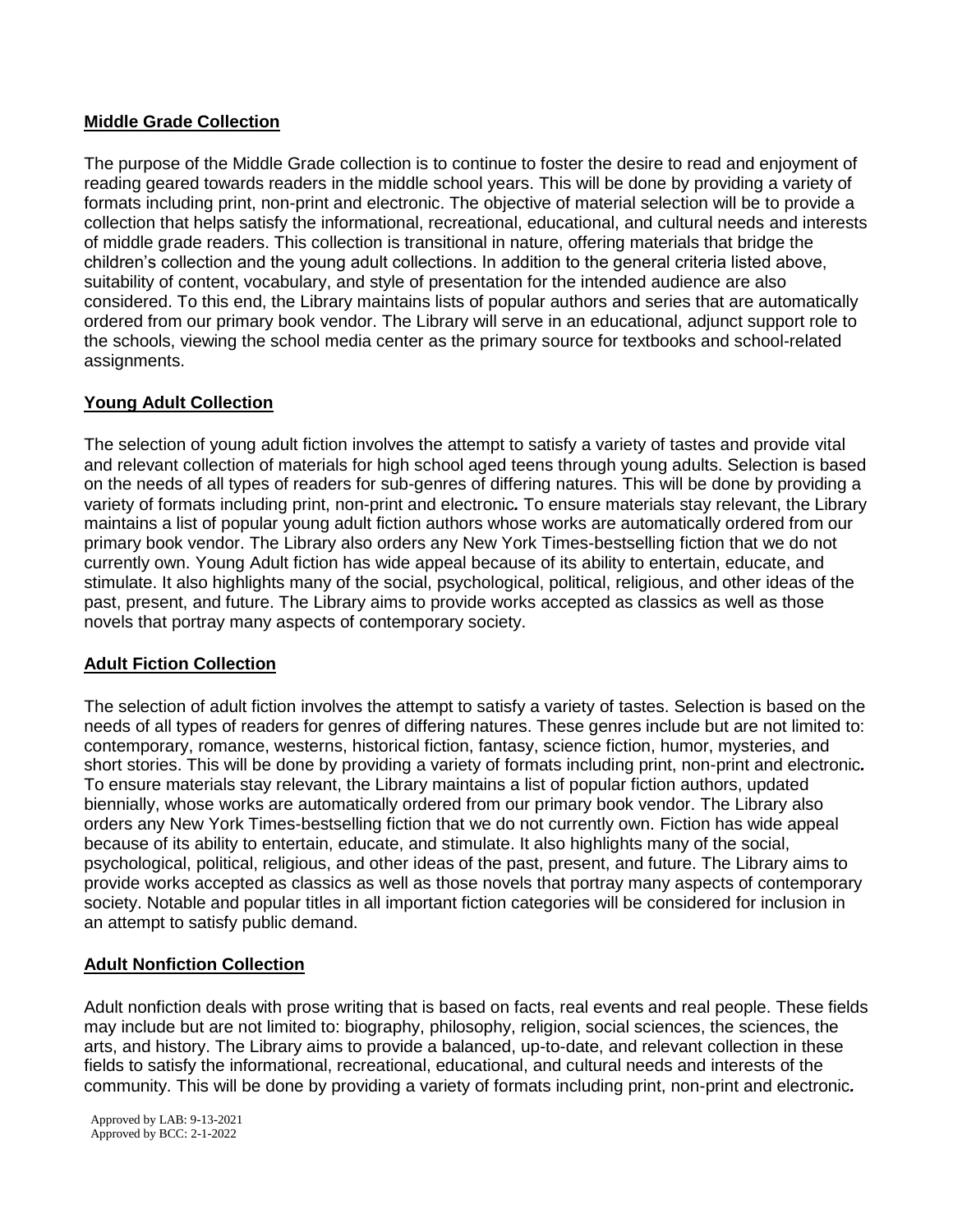#### **Reference Collection**

There are three types of materials actively collected by the St. Johns County Public Library System for Reference Collections that do not circulate – General Reference, Florida Reference, and Genealogy:

General Reference – The General Reference collection is primarily provided through the use of electronic resources and databases, supplemented by a print reference collection. The purpose of this collection is to provide up-to-date information on a variety of subjects. Only a small portion of these print items remain as General Reference titles that cannot be circulated.

Florida Reference – The St. Johns County Public Library System enjoys its location on Florida's First Coast and is home to St. Augustine, the oldest continuously-occupied city in the United States. The public library system focuses its attention on collecting copyrighted and published materials for our local history reference collections. Unpublished materials are better suited for local organizations with archival professionals.

Genealogy – The Library may purchase genealogy items that have a popular demand or fit the parameters of the Adult Non-Fiction Collection. The Library may work closely with the St. Johns County Genealogical Society to identify and acquire materials to meet the community's needs. Items identified for the collection are either donated by the St. Johns County Genealogical Society or purchased by the Library if deemed necessary.

#### **Music Compact Disc (CD)**

Music compact discs are collected on a limited basis representing a wide variety of genres. Compact discs are purchased by the Library or received through donation and are fully cataloged. The Library also offers music digitally through streaming services.

#### **Newspapers**

Local newspapers, including community newspapers, are the highest priority for purchase. Selected major newspapers from the region, state, and the United States are also purchased. The newspapers to which each Library location subscribes, and the time for which each newspaper is held at each Library, are found in the online catalog.

#### **Periodicals**

Periodicals are purchased at selected branches for adults, young adults, and children. These cover a variety of subject areas and interests to meet the patron needs of each location. The Library also offers digital magazine content. Periodicals are selected and provided for the public primarily for their current informational (not archival or research) value. Gifts of periodical subscriptions are encouraged. The Library staff annually reviews and renews our print and e-magazine offerings to adjust for usage, budgetary limitations, and patron demand. Each Library location's periodicals and back files are contained in the online catalog. The Library staff annually reviews and renews our print and e-magazine offerings to adjust for usage, budgetary limitations, and relevancy to the Library's patrons.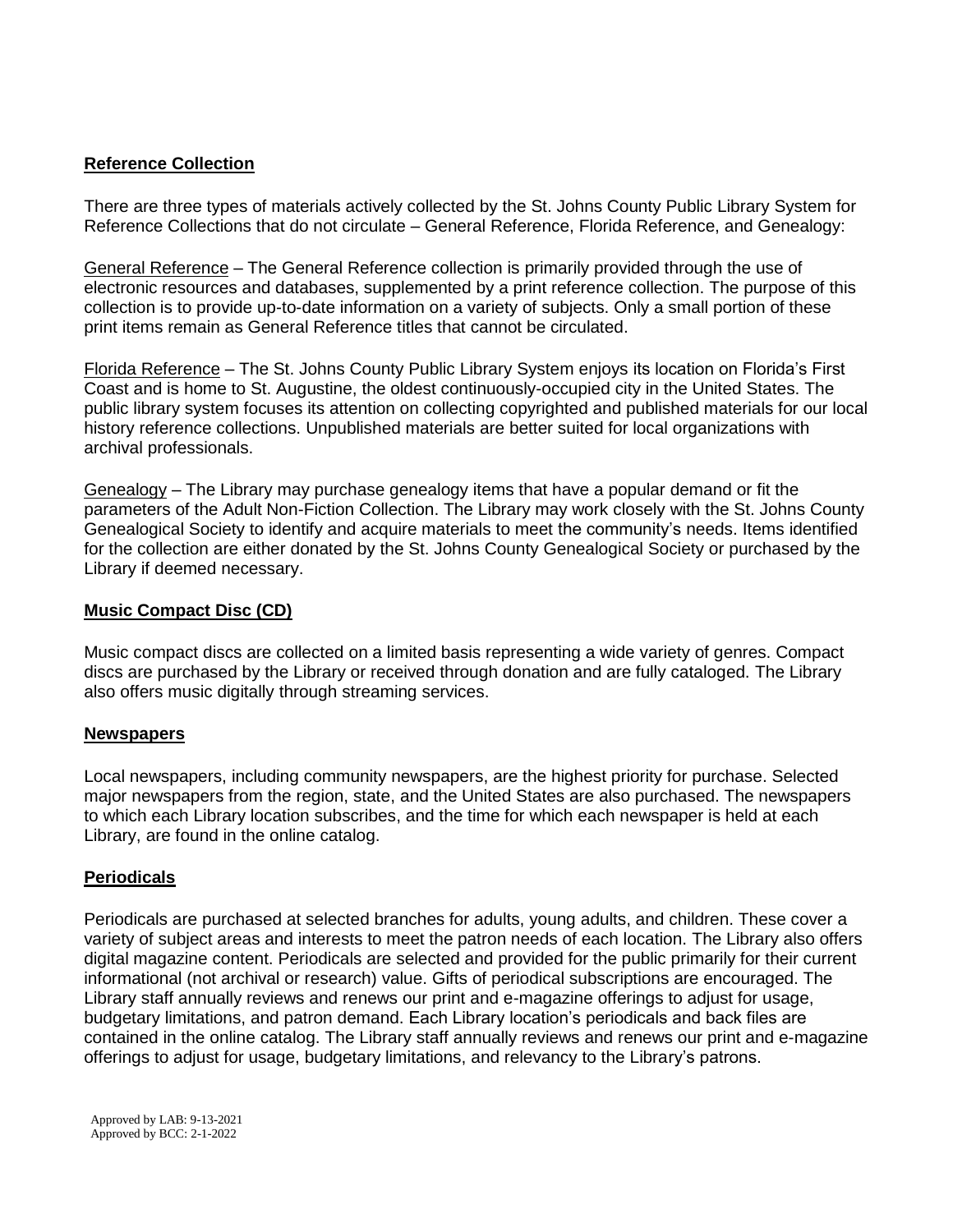#### **Video Recordings**

This category primarily includes DVD and Blu-Ray formats. Feature films are purchased based on box office earnings, reviews, budget allotments, and demand. Premium cable/network series, documentaries, educational/child-oriented materials, award-winners, and works of literary or local interest are collected on a limited basis according to popularity, reviews, and demand. Video recordings may be procured by purchase or donation. Duplication rights are not typically sought when procuring a video recording. Public Performance rights for selected studios are obtained via license annually for all Library locations.

Television series are primarily collected and maintained through monetary and physical donations due to the high expense of collecting and maintaining adult fiction television series. The Library limits purchases for television series to shows based on patron demand and available funding.

#### *GIFTS/DONATIONS*

The Library welcomes gifts and donations of library materials and other contributions from individuals, organizations, businesses, and other sources. The criteria for acceptance of gifts of library materials are as follows:

- Gifts and donations will be evaluated according to the criteria outlined in the Library Materials Selection Policy.
- Gifts and donations must be in good condition.

Usable gifts and donations will be placed in the most suitable collection as determined by staff. The Library will attempt to honor the donor's wishes regarding the subject material requested, provided such requests are in accordance with the needs of the Library. Materials accepted into the collection are subject to standard weeding practices of the library system.

The Library reserves the right to accept or refuse any gift. Gifts not accepted for the library collection may be diverted to other worthy organizations with consideration given to the Friends of the Library for their book sales. Donated materials in poor condition will be discarded.

The Library cannot be held responsible for the cost evaluation of gift materials for income tax purposes.

#### **Acknowledgment of Gifts**

The Library will acknowledge*,* in writing*,* all cash donations and the receipt of gifts upon a donor's request. When appropriate, some donations may be referred to the Friends of the Library. Library materials purchased or received as memorials or in honor of individuals or for groups and organizations may have gift plates affixed displaying the donor's name and the person or group for whom the gift was purchased.

#### *EXCLUDED FROM THE COLLECTION*

Certain material formats and subject fields are not collected or added to the collection. The items excluded are: rare books, textbooks (unless they provide the best or only item in a collected subject field), slides, 16mm films, filmstrips, records (phonographic discs), artwork, sculpture, software, highly technical and specialized materials (unless they provide the best or only item in a collected subject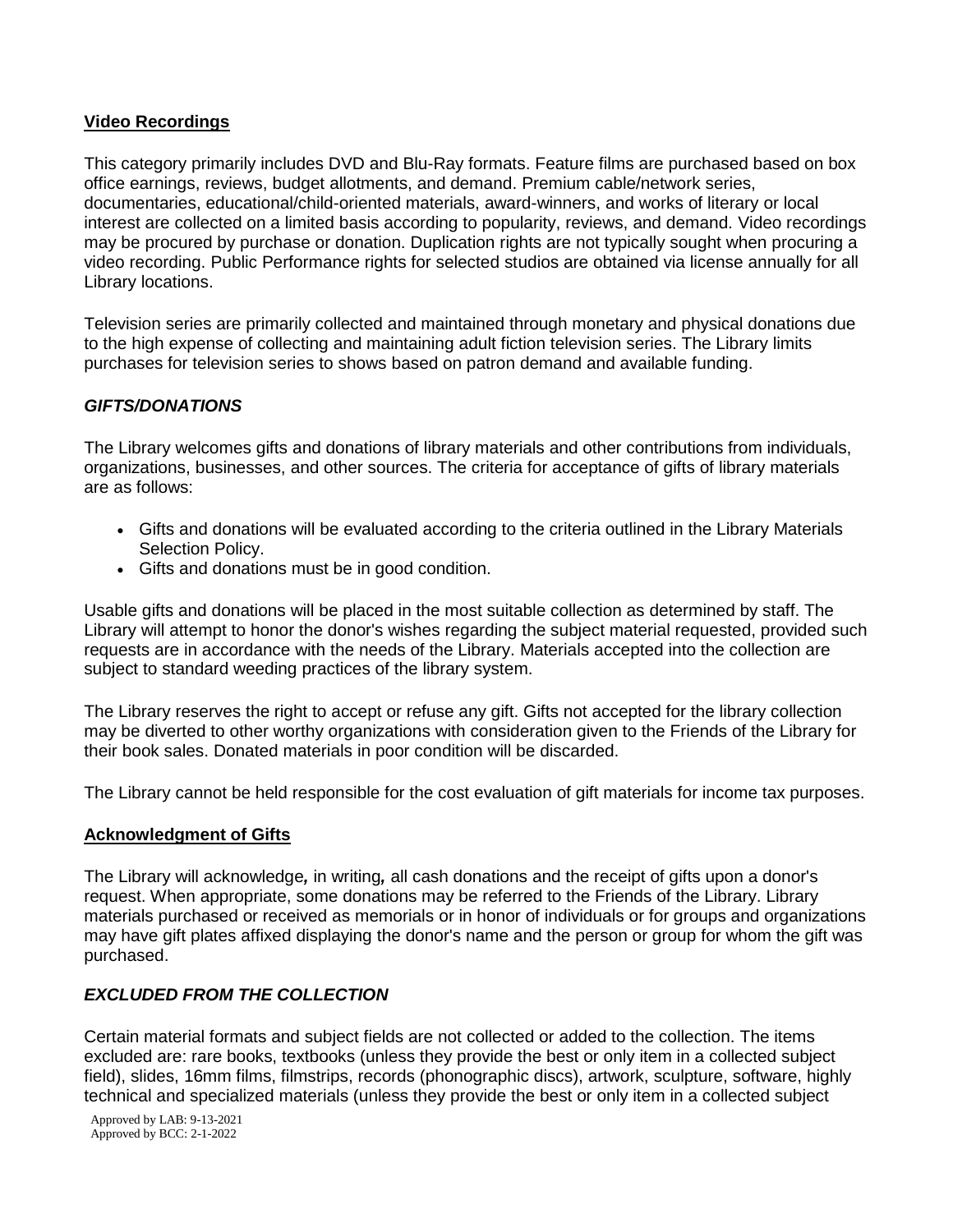field), audiocassettes, VHS, pop-up and spiral bound books for circulating purposes, microform, and any format which will not withstand repeated public use. Items which are normally excluded from the collection may be added at the discretion of the Library System Director when the addition of the specific item to the Library collection will be in the best interest of the Library or the community.

#### *COLLECTION EVALUATION AND MAINTENANCE*

#### **Floating Collections**

Floating collections are collections that have been identified by librarians to remain at the location where they are checked in. This allows the collection to have a fresh new look for the patrons system wide and reduce costs. For these reasons, most collections float, so they may be housed at any branch as needed. In addition to being more economical, floating collections improve efficiency for patrons, as they allow items to move freely among all library branches.

In order to maintain a viable, up to date collection of library materials, decisions will be made on a continuous basis on how to handle materials that are no longer relevant to the collection. Reevaluation decisions include whether to mend, bind, replace or weed library materials. The following guidelines will assist library staff in the reevaluation process:

#### **Weeding**

It is essential for libraries to weed their collections. Weeding allows the collection to remain balanced between new authors and titles and older works of historical and community significance.

In order to remain in line with mission and goals of the Library, weeding in all areas of the collection is required to take place continuously. Weeding criteria are based on a combination of the following:

- 1) Relevance and currency; titles reflect current interest and needs of the community
- 2) Physical condition
- 3) Turnover rate and date of last check out
- 4) Accessibility / overcrowding of areas
- 5) Overall value of item to the collection (is it part of an ongoing series, is it a frequent ILL)
- 6) Number of copies
- 7) Availability in alternate formats.

In order to track efficient and effective weeding, the Library will keep a weeding record, which allows for progress reports and monitoring of the overall collection*.*

#### **Replacement**

While the Library attempts to have copies of all standard and important works, it does not attempt to replace each copy withdrawn due to loss, damage, or wear. Decisions will be based on, but not limited to, the following criteria:

- 1) Demand for the specific item
- 2) Number of copy holdings
- 3) Existing coverage of the subject within the system
- 4) Availability of newer and better materials on the subject